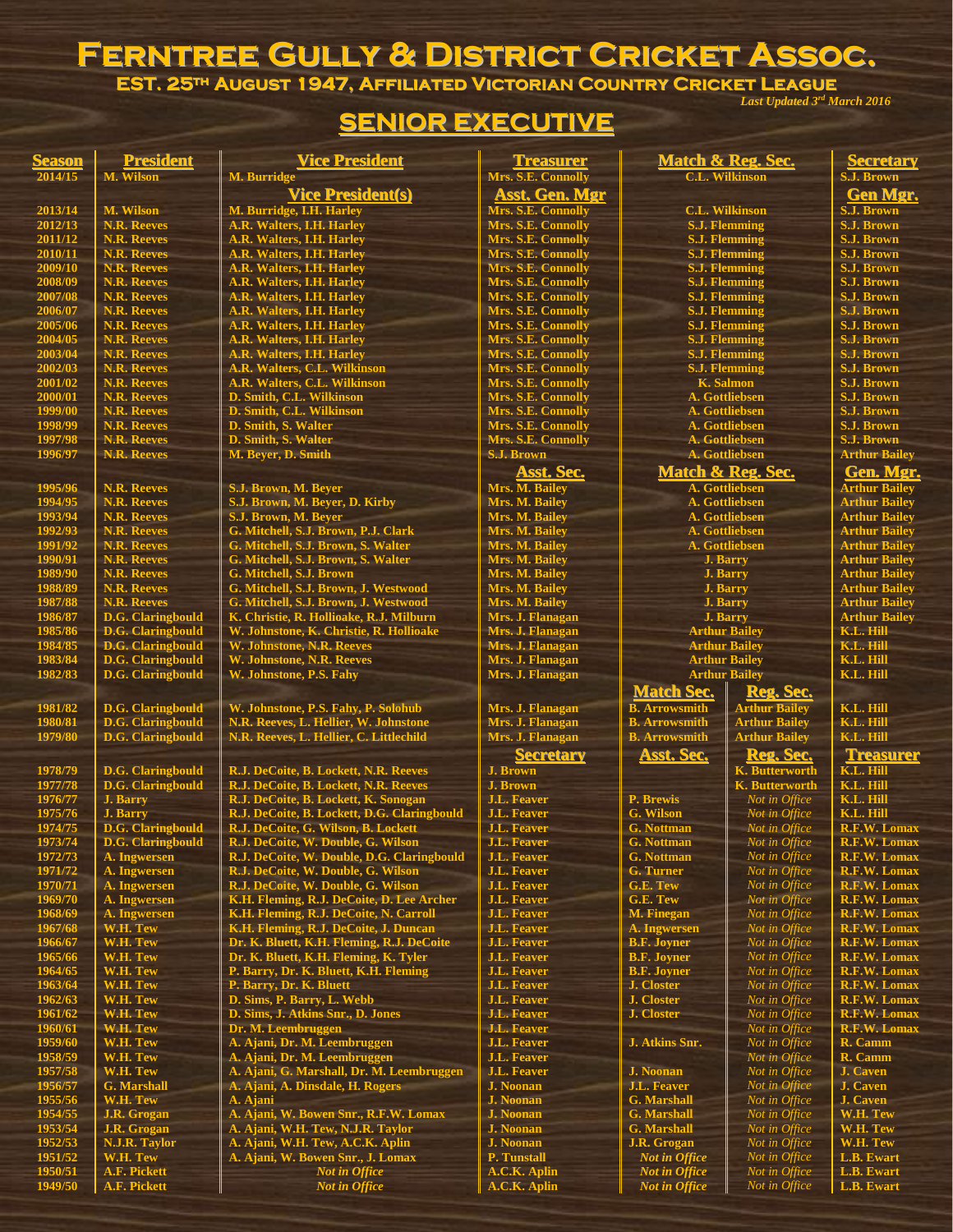| A.F. Pickett<br>1948/49<br>1947/48 | <b>Not in Office</b><br>Not in <b>Office</b> | A.C.K. Aplin<br>A.C.K. Aplin | <b>Not in Office</b><br>Not in Office | Not in Office<br>Not in Office | L.B. Ewart<br>L.B. Ewart |
|------------------------------------|----------------------------------------------|------------------------------|---------------------------------------|--------------------------------|--------------------------|
|                                    |                                              |                              |                                       |                                |                          |
|                                    |                                              |                              |                                       |                                |                          |
|                                    |                                              |                              |                                       |                                |                          |
|                                    |                                              |                              |                                       |                                |                          |
|                                    |                                              |                              |                                       |                                |                          |
|                                    |                                              |                              |                                       |                                |                          |
|                                    |                                              |                              |                                       |                                |                          |
|                                    |                                              |                              |                                       |                                |                          |
|                                    |                                              |                              |                                       |                                |                          |
|                                    |                                              |                              |                                       |                                |                          |
|                                    |                                              |                              |                                       |                                |                          |
|                                    |                                              |                              |                                       |                                |                          |
|                                    |                                              |                              |                                       |                                |                          |
|                                    |                                              |                              |                                       |                                |                          |
|                                    |                                              |                              |                                       |                                |                          |
|                                    |                                              |                              |                                       |                                |                          |
|                                    |                                              |                              |                                       |                                |                          |
|                                    |                                              |                              |                                       |                                |                          |
| s e port                           | a ya m                                       | an sin                       |                                       |                                |                          |
|                                    |                                              |                              |                                       |                                |                          |